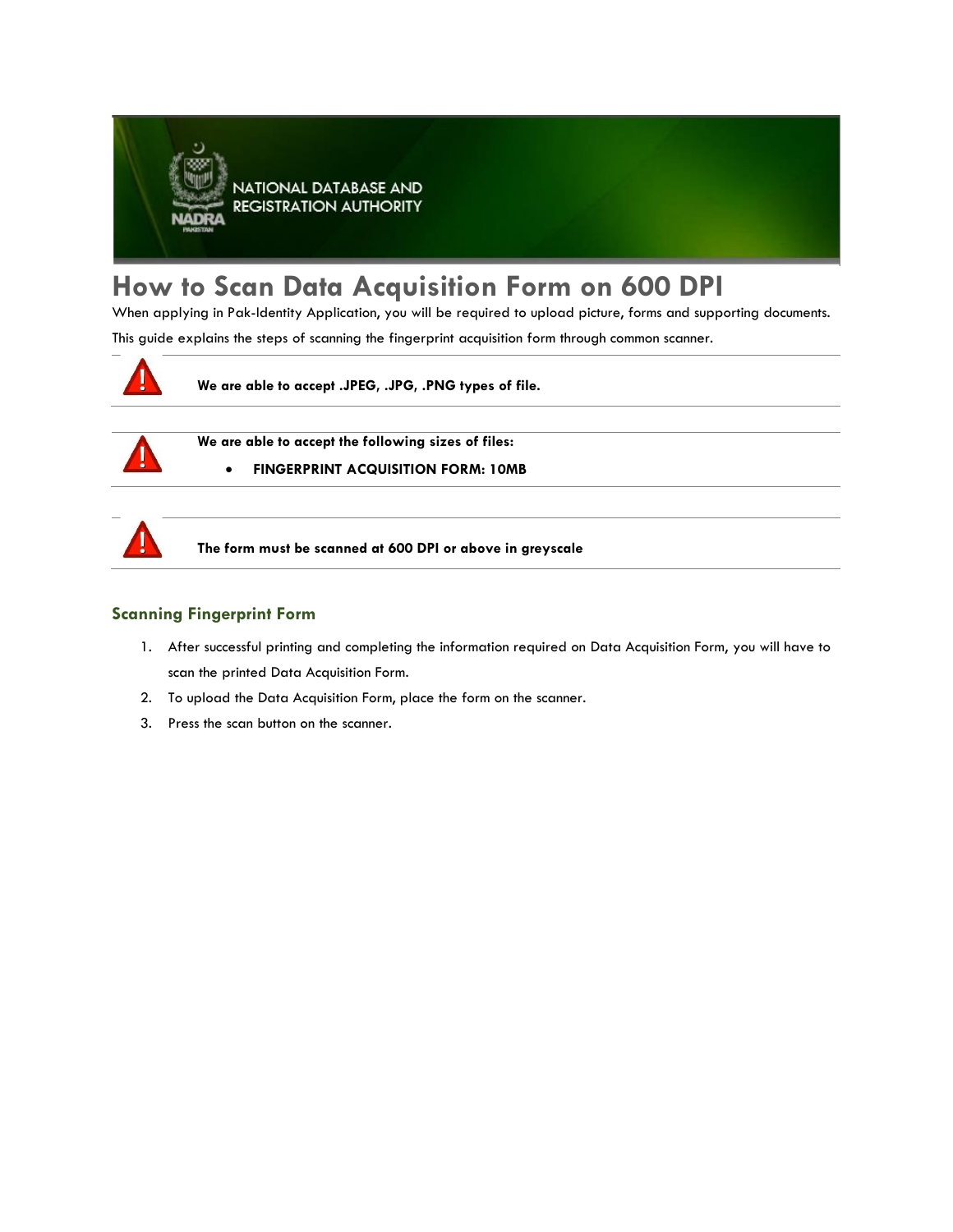4. The following below screen will appear.

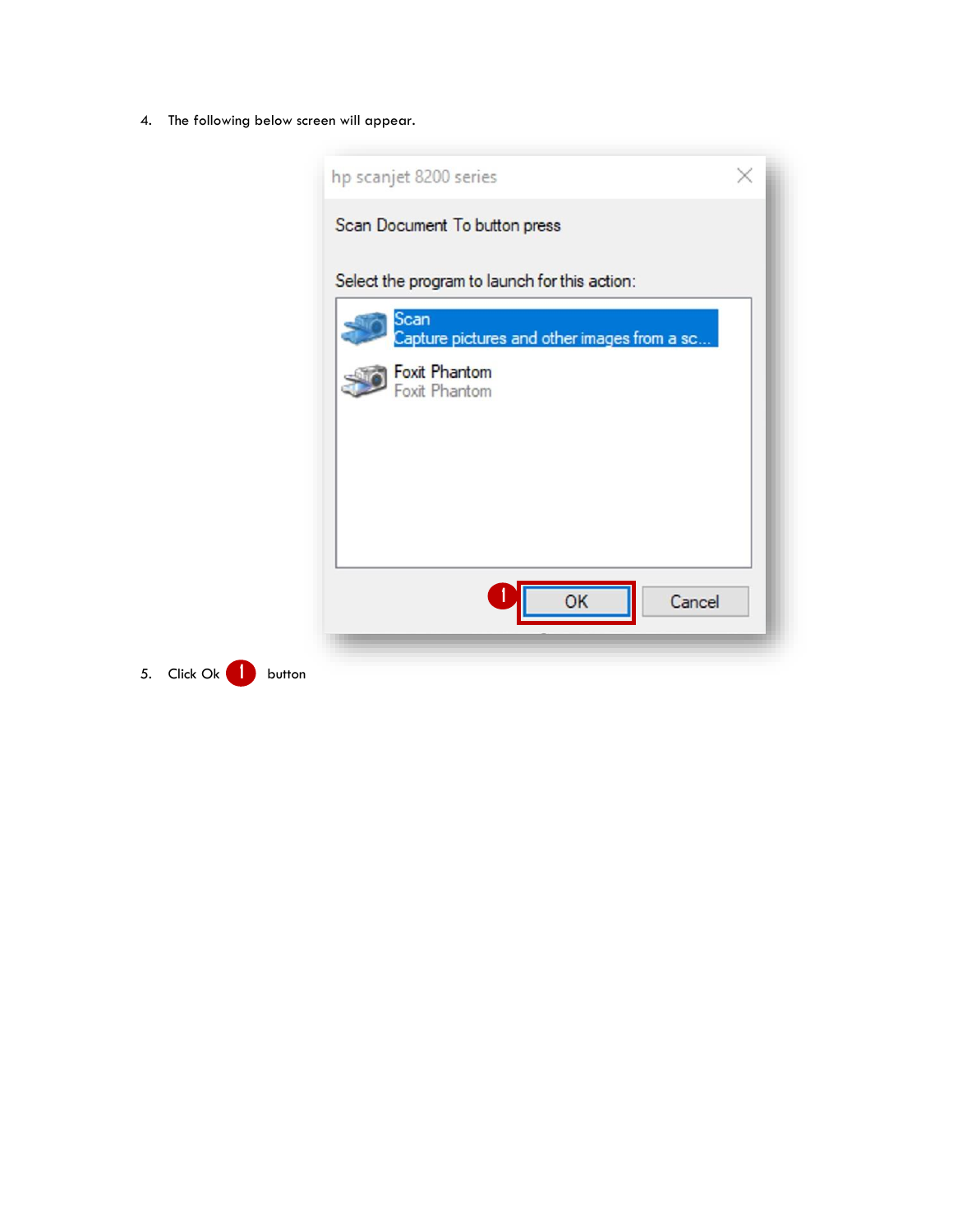6. The Following screen will appear when OK button is pressed **1** 

| New Scan                        |                                          |                     |      | ×      |
|---------------------------------|------------------------------------------|---------------------|------|--------|
| Scanner: hp scanjet 8200 series |                                          | Change              |      |        |
| Profile:                        | Photo (Default)                          | $\ddot{\mathbf{v}}$ |      |        |
| Source:                         | Flatbed                                  | $\ddot{\mathbf{v}}$ |      |        |
| Paper size:                     |                                          |                     |      |        |
| Color format:                   | $2^{\circ}$<br>Grayscale                 |                     |      |        |
| File type:                      | JPG (JPG File)                           | $\mathbf{3}$        |      |        |
| Resolution (DPI):               | 4<br>$\ddot{\dot{}}$<br>600              |                     |      |        |
| Brightness:                     |                                          | $\mathbf 0$         |      |        |
| Contrast:                       |                                          | $\bf 0$             |      |        |
|                                 | Preview or scan images as separate files |                     |      |        |
|                                 |                                          | Preview             | Scan | Cancel |

- 7. To scan the form select following parameters
	- a. Select Grayscale 2 from Color format drop down box.
	- b. Select JPG (JPG File) **3** from File type drop down box
	- c. Select 600 dpi  $\begin{pmatrix} 4 \end{pmatrix}$  in Resolution (DPI) box.
- 8. Click Scan **5** button.